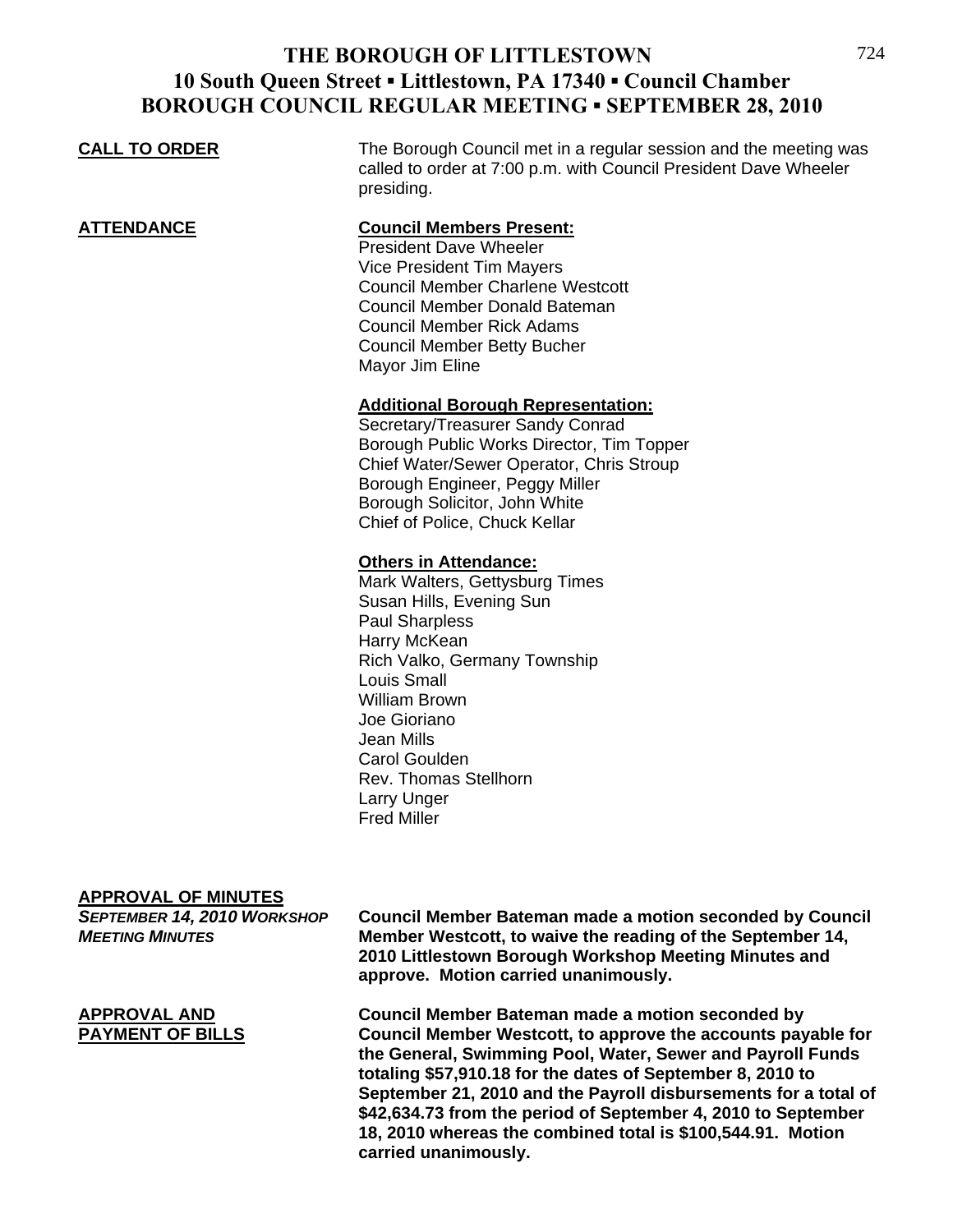| <b>APPROVAL OF FINANCIAL</b><br><b>REPORT</b>                     | <b>Council Member Bucher made a motion seconded by Council</b><br>Member Westcott, to approve the financial report for August 24,<br>2010. Motion carried unanimously.                                                                                                                                                                                                                                        |
|-------------------------------------------------------------------|---------------------------------------------------------------------------------------------------------------------------------------------------------------------------------------------------------------------------------------------------------------------------------------------------------------------------------------------------------------------------------------------------------------|
| <b>FINANCIAL STATEMENTS</b>                                       | <b>Council Member Bateman made a motion seconded by Council</b><br>Member Bucher, to approve the Financial Statements as of<br>September 21, 2010. Motion carried unanimously.                                                                                                                                                                                                                                |
| UNFINISHED BUSINESS                                               |                                                                                                                                                                                                                                                                                                                                                                                                               |
| <b>PAVILLION CHARGE/REFUND FOR</b><br>THE VFW AND AMERICAN LEGION | <b>Council Member Adams made a motion seconded by Council</b><br>Member Bateman, to approve the reimbursement of the \$45<br>pavilion reservation fee for 2010 to the Littlestown VFW and the<br>reimbursement of the \$45 pavilion reservation fee for 2010 to the<br>American Legion; and to allow the VFW and American Legion<br>free rental of a pavilion one time a year. Motion carried<br>unanimously. |
| <b>NEW BUSINESS</b>                                               |                                                                                                                                                                                                                                                                                                                                                                                                               |
|                                                                   | <b>PRESENTATION BY PAUL SHARPLESS</b> Mr. Paul Sharpless gave a presentation to Council regarding the<br>former Borough Manager, Borough Policies and Procedures.                                                                                                                                                                                                                                             |
| <b>RECESS</b>                                                     | Council Member Bateman made a motion, seconded by Council<br>Member Westcott, to recess the open session for an executive<br>session to discuss personnel issues and potential litigation.<br>Motion carried unanimously.                                                                                                                                                                                     |
|                                                                   | The meeting was recessed at 7:26pm.                                                                                                                                                                                                                                                                                                                                                                           |
| <b>RECONVENE</b>                                                  | Council President Wheeler reconvened the meeting at 9:15 pm.                                                                                                                                                                                                                                                                                                                                                  |
| <b>PUBLIC</b>                                                     | The public was invited back in and several individuals from the public<br>were upset regarding the recess by Council to conduct interviews.<br>The public felt that this is something that should have been done<br>either before or at the end of the meeting. Council President<br>Wheeler took full responsibility and apologized to the public.                                                           |
| <b>OFFER REBECCA BAUGHER</b><br><b>THE BOROUGH CLERK POSITION</b> | Council Member Bateman made a motion, seconded by<br><b>Council Member Bucher, to offer the position of Borough Clerk</b><br>to Rebecca Baugher. Motion carried unanimously.                                                                                                                                                                                                                                  |
| <b>RESIGNATION OF MANDY SIX</b>                                   | <b>Council Member Bateman made a motion seconded by Council</b><br>Member Westcott, to accept the resignation from Mandy Six,<br>Borough Clerk effective September 24, 2010. Motion carried<br>unanimously.                                                                                                                                                                                                   |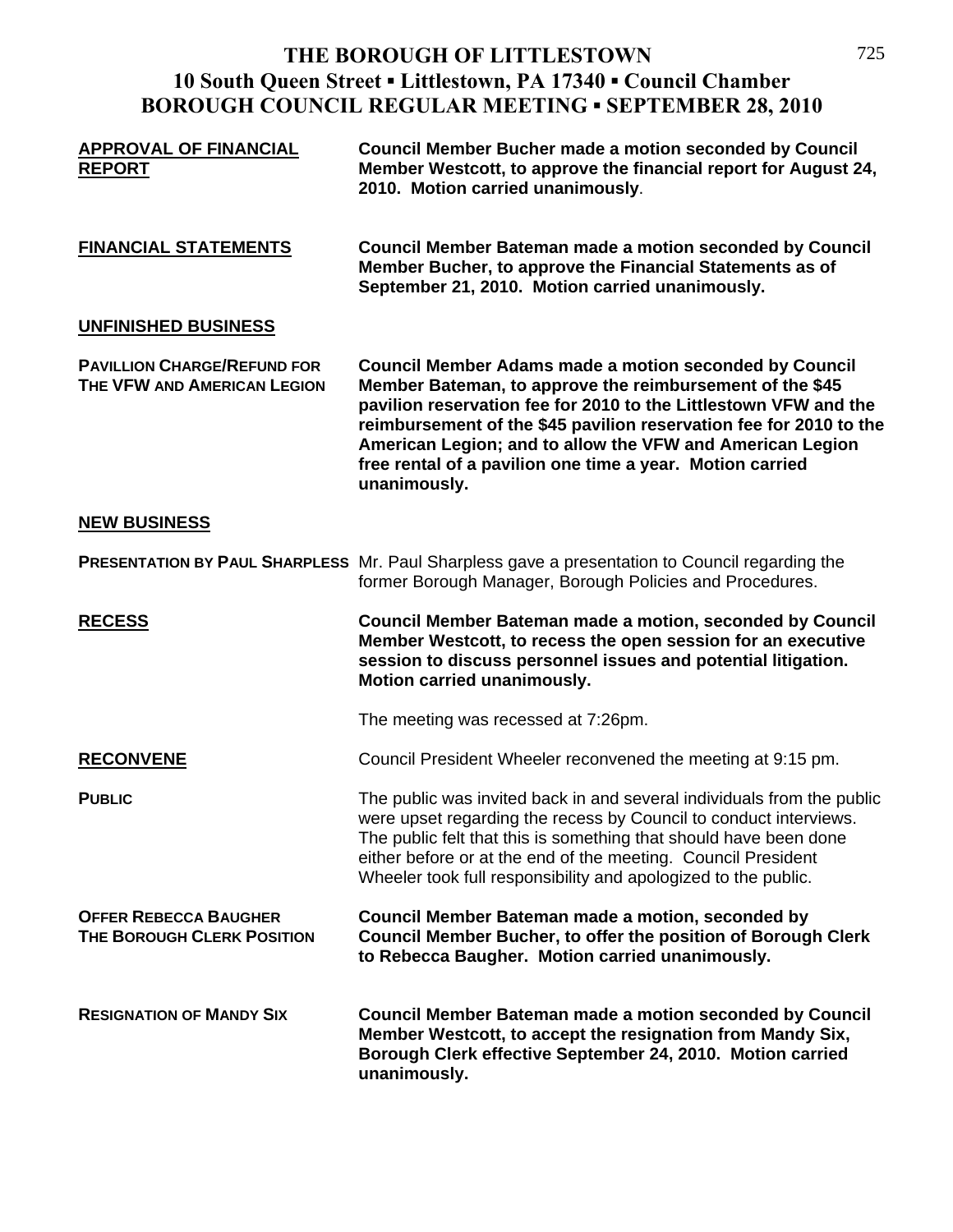| <b>KINDIG ROAD AGREEMENT</b>    | There was an agreement between Germany Township and the<br>Borough of Littlestown relative to Kindig Road back in 1997.<br>According to the agreement the Borough is to pay Germany<br>Township all liquid fuels moneys for a portion of Kindig Road. This<br>portion is the part that Germany Township maintains. However,<br>since 1997 Germany Township has billed the Borough \$520.00 each<br>year, which was the Liquid Fuels amount back in 1997. It has come<br>to everyone's attention that this was a clerical error and the Township<br>should have been billing the Borough the current Liquid fuels amount.<br>Due to this error the Borough was billed and paid \$6,762.34 from<br>1997 to 2009 and we should have been billed \$8,323.33.                                                                                                                                                                                                                                                                                                                                                                                                                                                                                                                                     |
|---------------------------------|----------------------------------------------------------------------------------------------------------------------------------------------------------------------------------------------------------------------------------------------------------------------------------------------------------------------------------------------------------------------------------------------------------------------------------------------------------------------------------------------------------------------------------------------------------------------------------------------------------------------------------------------------------------------------------------------------------------------------------------------------------------------------------------------------------------------------------------------------------------------------------------------------------------------------------------------------------------------------------------------------------------------------------------------------------------------------------------------------------------------------------------------------------------------------------------------------------------------------------------------------------------------------------------------|
|                                 | <b>Council Member Bucher made a motion seconded by Council</b><br>Member Westcott, to approve paying Germany Township the<br>difference in Liquid Fuel funds from 1997 to 2009 in the amount<br>of \$1,560.99 for the portion of Kindig Road that Germany<br>Township maintains. Motion carried unanimously.                                                                                                                                                                                                                                                                                                                                                                                                                                                                                                                                                                                                                                                                                                                                                                                                                                                                                                                                                                                 |
| <b>REVISED 2011 POLICE MMO</b>  | <b>Council Member Adams made a motion seconded by</b><br>Council Member Bateman, to approve the revised 2011 Police<br>Pension Plan MMO in the amount of \$60,758.24. Motion carried<br>unanimously.                                                                                                                                                                                                                                                                                                                                                                                                                                                                                                                                                                                                                                                                                                                                                                                                                                                                                                                                                                                                                                                                                         |
| <b>REPORTS</b>                  |                                                                                                                                                                                                                                                                                                                                                                                                                                                                                                                                                                                                                                                                                                                                                                                                                                                                                                                                                                                                                                                                                                                                                                                                                                                                                              |
| <b>MAYOR</b>                    | Mayor James Eline submitted his report earlier to Council.                                                                                                                                                                                                                                                                                                                                                                                                                                                                                                                                                                                                                                                                                                                                                                                                                                                                                                                                                                                                                                                                                                                                                                                                                                   |
| <b>DIRECTOR OF PUBLIC WORKS</b> | Borough Director of Public Works, Tim Topper, submitted his report<br>earlier to Council. Mr. Topper informed Council of the following;<br>1. Due to the recent storms Crouse Park took a hit. Mr.<br>Topper is asking approval to take down around four trees and<br>to replace them.                                                                                                                                                                                                                                                                                                                                                                                                                                                                                                                                                                                                                                                                                                                                                                                                                                                                                                                                                                                                       |
|                                 | 2. There have been several meetings with the Library regarding<br>some paving that they want to do. However there is a<br>question on the paper alley. Mr. Goulden stated that there is<br>someone who is willing to donate the paving to the Library<br>however they do not want to touch the alley until there is<br>some clarification on the alley (is it public or not). Mr. Topper<br>has asked Mr. Baird to bring in his deeds for clarification and<br>to help clarify the status of the alley. Stormwater was also a<br>question. According to HRG, Peggy Miller she discussed the<br>stormwater with the Borough Manager at that time and Ms.<br>Miller was informed that it was not an issue. Also Ms. Miller<br>was informed by the Borough Manager that John White has<br>looked into the situation of the alley. Solicitor White does not<br>recall being asked to look into the status of the alley. Solicitor<br>White is not sure why the Borough is involved if according to<br>President Wheeler there is no dedication of this alley in the<br>Borough Code. Mr. Topper will contact Mr. Baird again to<br>obtain copies of the deeds.<br>3. Council was presented with three quotes to put a new engine<br>in the 1998 Chevy Truck. The truck is in excellent condition |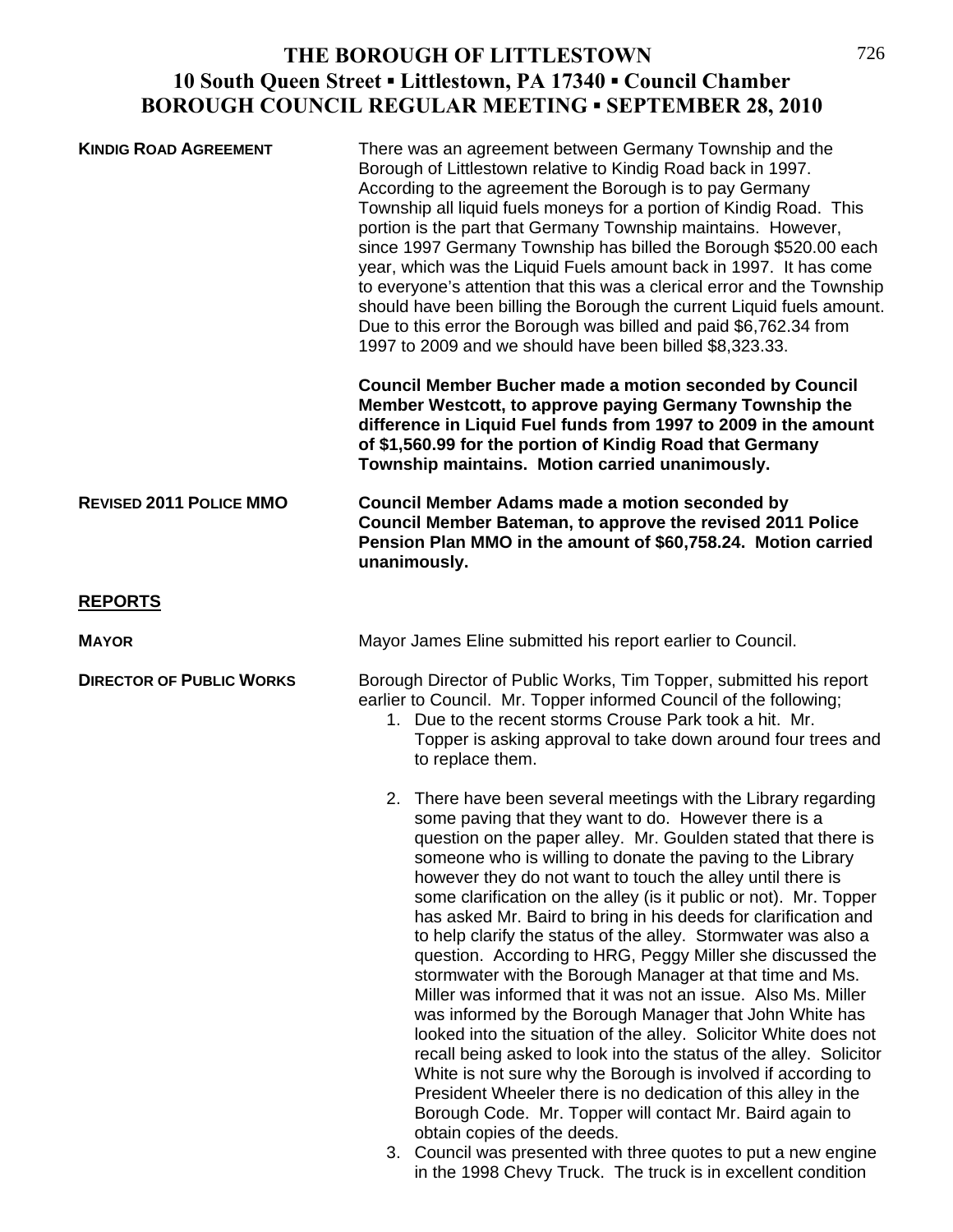so there is no need to get rid of it. However it does need a new engine. The three quotes consist of the following:

- a. Wieshaar's Auto Repair, Inc, rebuild the engine with a 4 year warranty with 1 million miles in the amount of \$2488.88.
- b. Harold Storms Garage, new engine with a GM/warranty, in the amount of \$3253.60.
- c. 194 Service Center, new engine with a 3 year warranty with 100,000 miles in the amount of \$4062.59.

**Council Member Bateman made a motion seconded by Council Member Bucher, to accept the quote from Harold Storm for a new engine with a GM warranty in the amount of \$3253.60 for the 1998 Chevy Truck. Council President Wheeler stated that this was a non-agenda item and asked for any public comments. No public comments were given. Motion carried unanimously.** 

**BOROUGH ENGINEER, HRG** Borough Engineer, Peggy Miller gave an update on the Act 537. She would like to schedule a meeting with the I & I Committee to discuss any impacts.

#### **REPORTS OF BOARDS, COMMITTEES AND COMMISSIONS**

#### **RECREATION BOARD**

| <b>CORRECTIONS TO THE</b><br><b>AUGUST 24TH COUNCIL MEETING</b><br><b>MINUTES</b> | <b>Council Member Bateman made a motion seconded by Council</b><br>Member Mayers, to approve the recommendation from<br>the Recreation Board to approve the amendment to the August<br>24, 2010 Regular Meeting Minutes to correspond with the<br>Recreation Board minutes from April 20, 2010 with the<br>amendment reflecting that pool hops were recommended by the<br>Recreation Board for the 2010 season; additional activities were<br>recommended in the May 18, 2010 Recreation Board Meeting<br>Minutes; the request from Pam Boyd for the Car Show on<br>October 2010 be rescinded. Motion carried unanimously. |
|-----------------------------------------------------------------------------------|----------------------------------------------------------------------------------------------------------------------------------------------------------------------------------------------------------------------------------------------------------------------------------------------------------------------------------------------------------------------------------------------------------------------------------------------------------------------------------------------------------------------------------------------------------------------------------------------------------------------------|
| <b>RESIGNATION LETTER FROM</b><br><b>VICKIE TIMMINS</b>                           | <b>Council Member Adams made a motion seconded by Council</b><br>Member Bateman, to approve the recommendation from the<br>Recreation Board to accept the resignation of Vickie Timmins as<br>a member of the Recreation Board effective September 22, 2010<br>and to direct the office or someone to write up a commendation<br>letter for Ms. Timmins. Motion carried unanimously.                                                                                                                                                                                                                                       |
| <b>RECORDING SECRETARY</b>                                                        | The Recreation Board made a motion to request a recording<br>secretary. Council President Wheeler stated that before Council<br>makes a motion they will need to look into the recording secretary<br>issue.                                                                                                                                                                                                                                                                                                                                                                                                               |